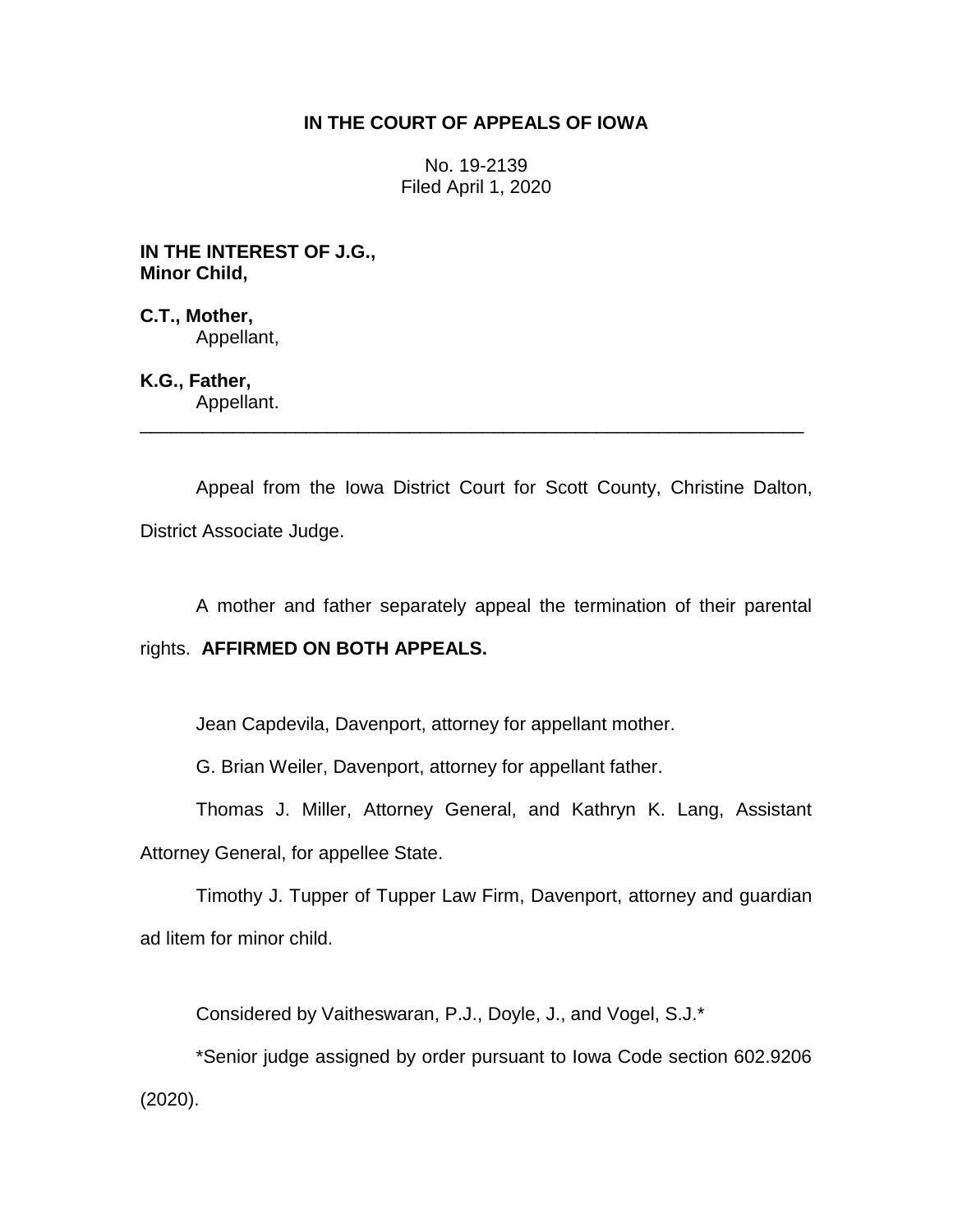#### **VOGEL, Senior Judge.**

The mother and father separately appeal the termination of their parental rights to J.G. While only the mother asserts the State failed to prove the statutory grounds for termination, both parents assert termination is not in the child's best interests and the Iowa Department of Human Services (DHS) failed to make reasonable efforts for reunification. The father also requested additional time for reunification. We affirm the termination of the parental rights of both parents.

#### **I. Background Facts and Proceedings**

J.G. was born September 2017 with underdeveloped eyes and limited vision. 1 The family came to the attention of DHS in January 2018 when law enforcement found a large amount of marijuana and drug paraphernalia in the family home while executing a search warrant. Both parents were already on probation at the time, and both parents were charged with child endangerment and drug offenses resulting from the search. During the DHS investigation, the mother acknowledged she and the father used marijuana daily. The parents initially agreed to DHS services, but they largely refused to cooperate with recommendations at the time. The father was subsequently incarcerated on May 12 for felony eluding and driving while barred. The mother has been in and out of jail several times both before and throughout DHS involvement here. On June 28, the juvenile court issued an ex parte order removing the child from the parents' care. On September 14, the court adjudicated J.G. in need of assistance. After nearly one year of offered services, the court held a termination hearing on

 $\overline{a}$ 

<sup>&</sup>lt;sup>1</sup> J.G.'s condition is known as optic nerve hypoplasia.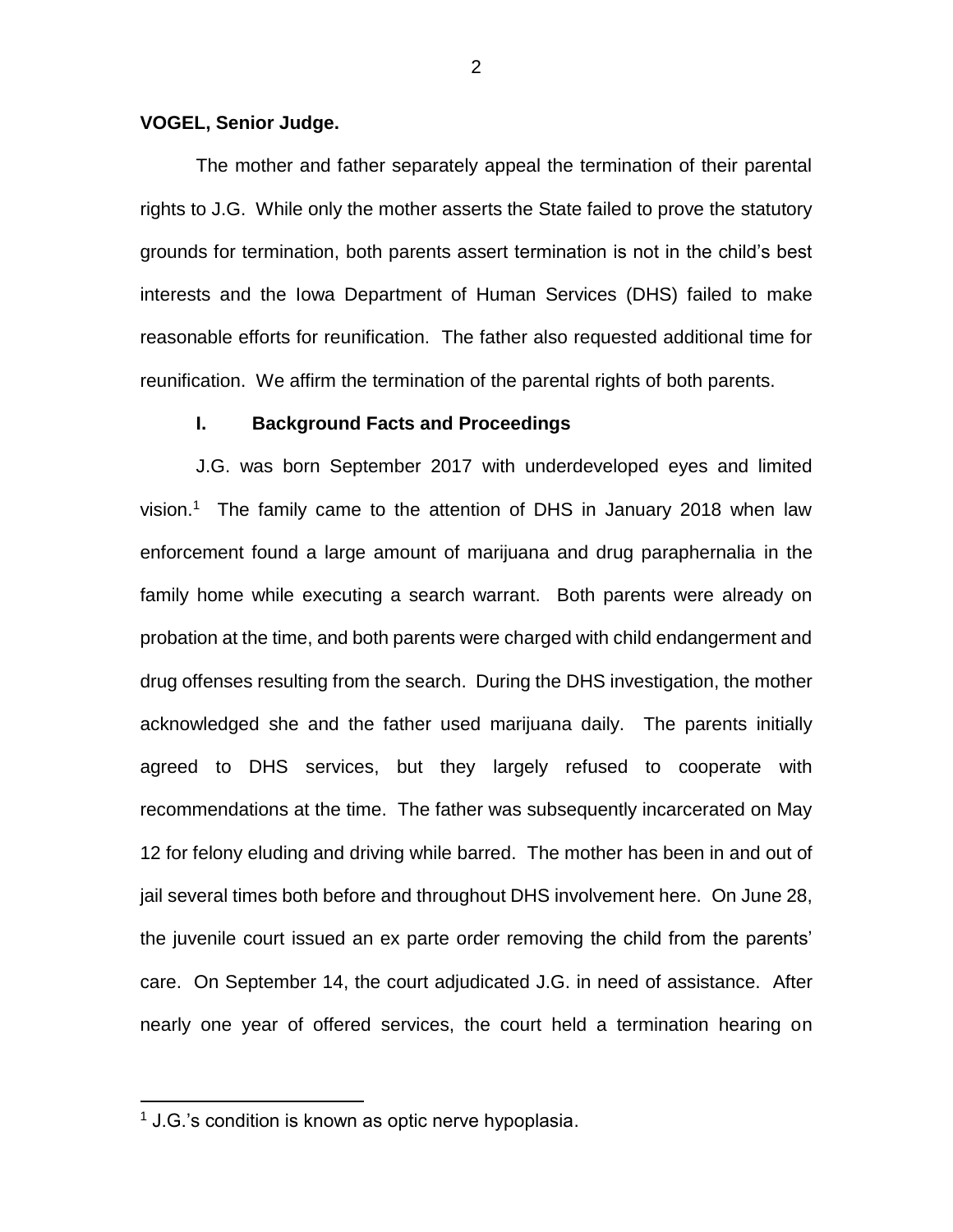September 26, 2019. On December 11, the court issued its order terminating the parental rights of both parents.

## **II. Standard of Review**

We review termination proceedings de novo. *In re P.L.*, 778 N.W.2d 33, 40 (Iowa 2010). We give weight to the juvenile court's factual findings, but they do not bind us. *In re M.D.*, 921 N.W.2d 229, 232 (Iowa 2018). The paramount concern is the child's best interests. *Id*.

## **III. Analysis**

 $\overline{a}$ 

We begin by considering the statutory grounds for termination. *See P.L.*, 778 N.W.2d at 40.The juvenile court terminated the parental rights of both parents under lowa Code section  $232.116(1)$ (h)  $(2019).<sup>2</sup>$  The mother challenges this ground for termination under the fourth element only, arguing the State failed to prove the child could not be returned to her care at the time of the termination hearing. *See In re D.W.*, 791 N.W.2d 703, 707 (Iowa 2010) (interpreting the statutory language "at the present time" to mean "at the time of the termination hearing").

<sup>&</sup>lt;sup>2</sup> Under Iowa Code section 232.116(1)(h), the juvenile court may terminate parental rights if it finds all of the following:

<sup>(1)</sup> The child is three years of age or younger.

<sup>(2)</sup> The child has been adjudicated a child in need of assistance pursuant to section 232.96.

<sup>(3)</sup> The child has been removed from the physical custody of the child's parents for at least six months of the last twelve months, or for the last six consecutive months and any trial period at home has been less than thirty days.

<sup>(4)</sup> There is clear and convincing evidence that the child cannot be returned to the custody of the child's parents as provided in section 232.102 at the present time.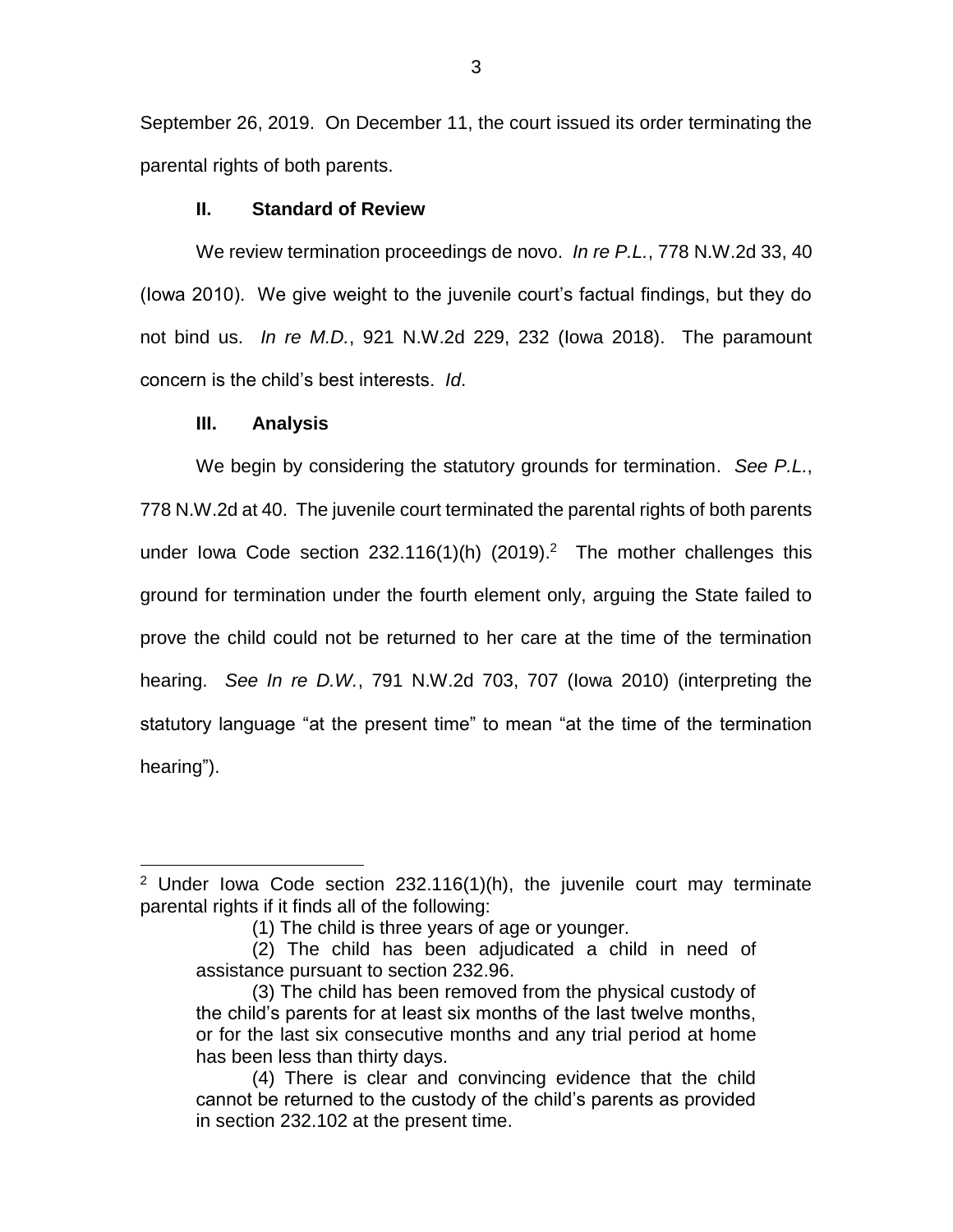As an initial matter, the mother argues the juvenile court applied a lower legal standard than "clear and convincing evidence." *See* Iowa Code §§ 232.116(1)(h), 232.117(3). She notes that during a November 4, 2019 permanency-review hearing—occurring over one month after the termination hearing—the juvenile court remarked it has gone "back and forth on" termination and "just can't" reach a decision. The court then issued its termination order on December 11, more than two months after the termination hearing and over one month after the review hearing. The mother argues the court's hesitancy during the November review hearing "illustrates the antithesis of clear and convincing evidence." However, the record for the termination proceeding closed at the time of the termination hearing. The court's later comments during the review hearing are outside the record, and we cannot consider them. *See* Iowa R. App. P. 6.801 (explaining the materials that "constitute the record on appeal"). Furthermore, the court's later comments could reflect its opinion that any part of the three-step analysis under Iowa Code section 232.116(1), (2), or (3) presents a close call, such as the best interests of the child or a claimed parental bond. Regardless, we review the record de novo to ensure we are satisfied the State proved the grounds for termination by clear and convincing evidence. *See in re Marriage of Brown*, 778 N.W.2d 47, 54 (Iowa Ct. App. 2009) (noting any error by the district court in applying the standard of proof "would be obviated by our de novo review").

The mother points to her improved parenting skills, which her social worker attested to at the hearing, as proof J.G. could be returned to her. While we recognize the mother has made progress, her efforts are simply too little, too late and leave J.G.'s safety and wellbeing at risk. DHS has been involved with this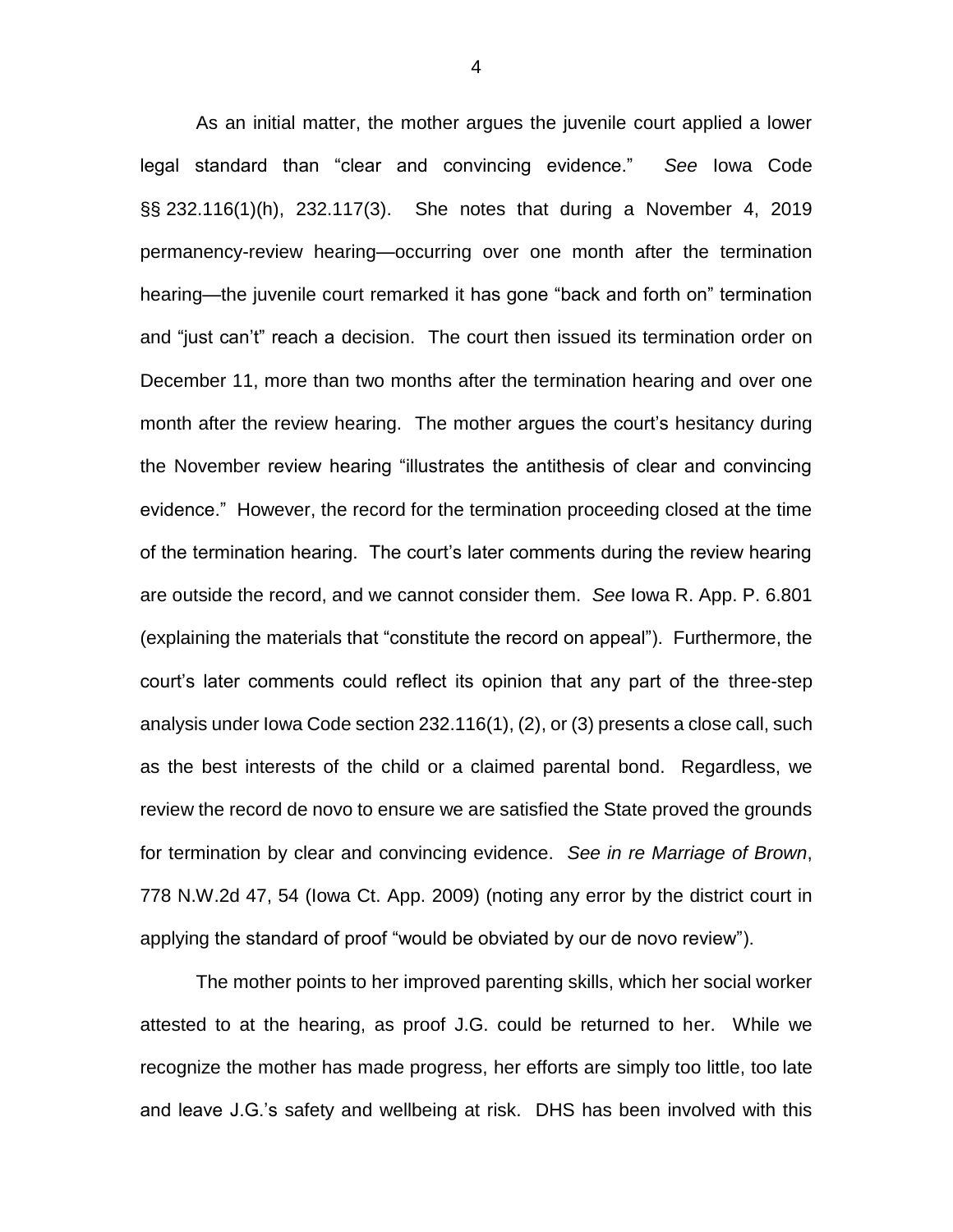family since January 2018. The mother described things as "very different" since she last left jail in April 2019, but her progress since then cannot erase her prior failures to participate in services. DHS became involved due to drug use by the parents in the presence of J.G., and the mother's drug use remained a concern throughout these proceedings. She sporadically participated in drug testing, with multiple missed tests and multiple positive results. She underwent a substanceabuse evaluation in June 2019, which recommended no treatment after she falsely claimed she last used marijuana in March 2018. She had a positive drug test less than one month before the termination hearing, and she had a pending drugpossession charge at the time of the hearing, indicating her drug and legal issues are ongoing. Her mental health is also a concern, as she testified she has been diagnosed with post-traumatic stress disorder, anxiety, depression, and attention deficit hyperactivity disorder. She began seeing a mental-health therapist after DHS became involved, though she acknowledged "inconsistencies" with attending these appointments. In August 2019, she stopped seeing this therapist and revoked her release for the therapist to share information with DHS; as a result, the record contains no documentation of her treatment with this therapist. She was not seeing any therapist at the time of the hearing, though she testified she has an appointment scheduled with a new therapist in October 2019. Due to her continuing issues with criminal behavior, substance use, and mental health, we find clear and convincing evidence the child cannot be returned to her care. Therefore, we find the statutory grounds for termination met by clear and convincing evidence as to the mother. *See* Iowa Code § 232.116(1)(h).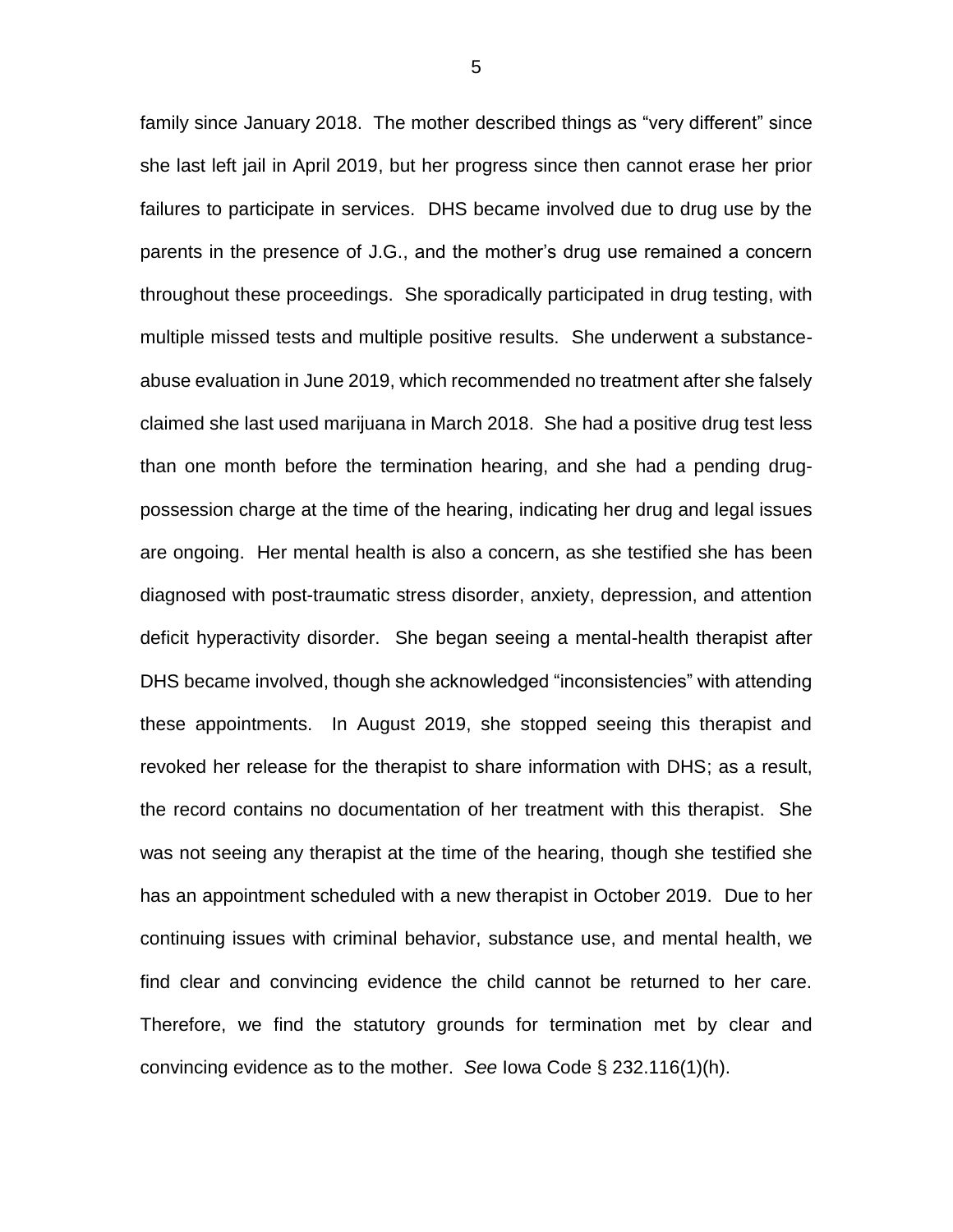Although the father does not directly challenge the statutory grounds for termination, he claims he has "substantially complied" with DHS expectations. He has been incarcerated since May 2018. The initial DHS case plan detailed that the father "will provide for [J.G.'s] daily physical, emotional, educational and medical needs." However, the father remained incarcerated through the termination hearing with an uncertain release date. Due to his ongoing incarceration, the father cannot claim to have "substantially complied" with DHS expectations, the child cannot be returned to his care, and his indirect challenge to the statutory grounds for termination therefore fails.

We next consider whether termination is in the child's best interests.<sup>3</sup> *See P.L.*, 778 N.W.2d at 40; *see also* Iowa Code § 232.116(2) (directing the court to "give primary consideration to the child's safety, to the best placement for furthering the long-term nurturing and growth of the child, and to the physical, mental, and emotional condition and needs of the child.").

Regarding the mother, she had visitation with the child three times per week at the time of the termination hearing. The social worker testified these visitations have gone "[w]onderfully," and the mother points to these visits and her progress discussed above as evidence that terminating her parental rights is not in the child's best interests. However, the social worker testified these "wonderful" visitations only began when the mother left jail in April 2019, over one year after

 $\overline{a}$ 

<sup>&</sup>lt;sup>3</sup> After the best-interests analysis, the juvenile court considers whether any of the permissible factors in section 232.116(3) exist; if so, the court "need not" terminate the parent-child relationship. *See P.L.*, 778 N.W.2d at 41. Because neither parent alleges the existence of any of these factors, we do not review this step on appeal. *See id.* at 40.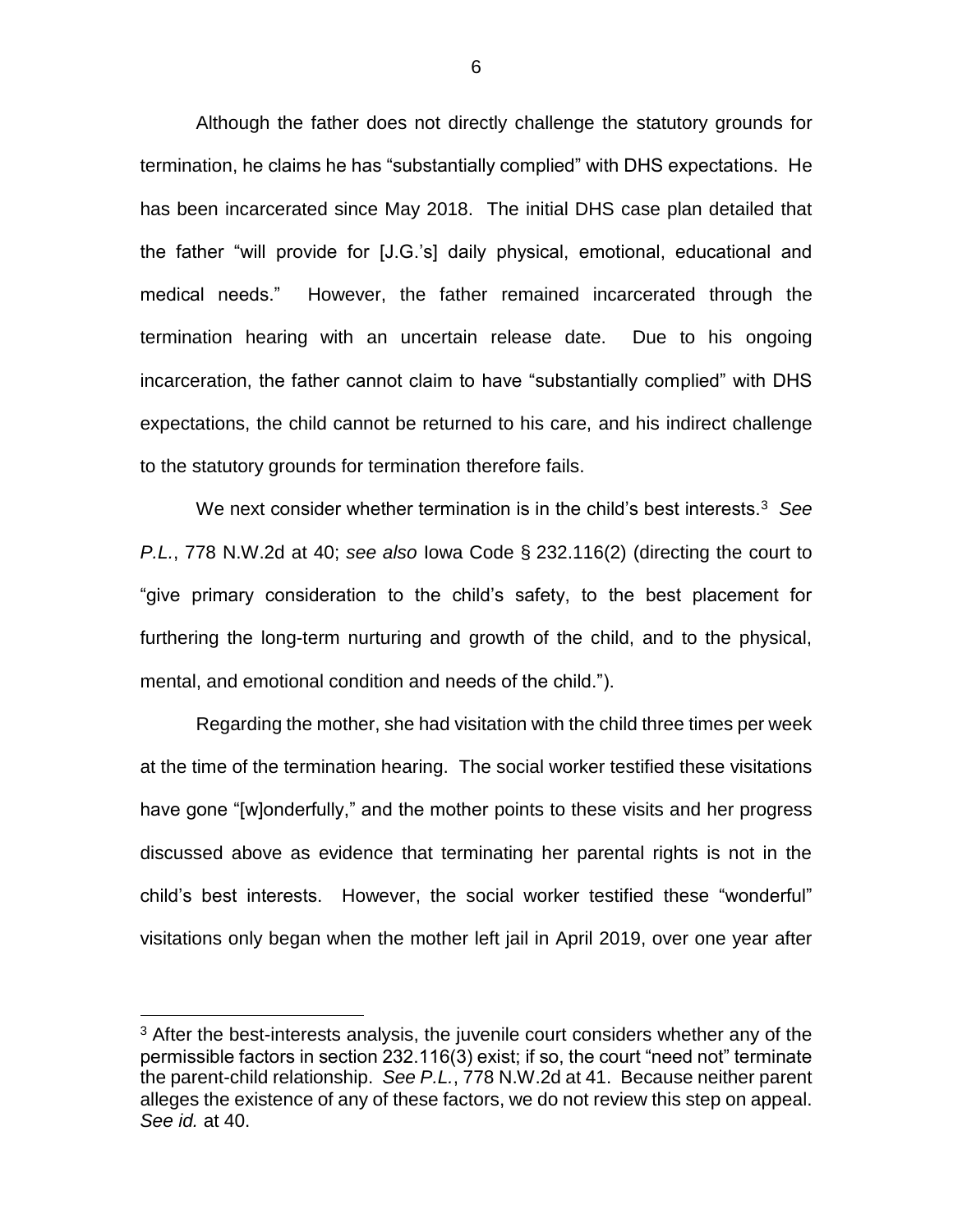DHS became involved. Furthermore, the child has numerous therapy appointments due to vision issues. The mother attends one of these appointments each week as part of visitation. For a two-week period in August 2019, she attended three of these appointments each week, allowing her to visit the child every weekday. She testified she stopped attending the additional weekly appointments after two weeks because it was too difficult to attend the morning appointments after working overnight for her job. However, she was vague in describing her work schedule, testifying, "I make my own schedule" and that she took two weeks off from work prior to the hearing. Considering her failure to attend most of the child's necessary therapy appointments despite her flexible schedule and recent time off from work, as well as her limited progress described above, we find the termination of her parental rights is in the child's best interests.

Regarding the father, he has been incarcerated for all but about the first eight months of the child's life. He testified he spent "pretty much most of the day with" the child prior to incarceration, but he has only had "a phone relationship with" the child since incarceration. He testified he expects to be released to a halfway house by November 2019—after the termination hearing—but the DHS report notes he has been saying he expects to be released soon for several months. He has had no physical contact with the child in over one year, and he has not yet set up visitation with the child since he was transferred to a closer prison. Due to this limited contact and uncertain incarceration release date, we find termination of the father's parental rights is in the child's best interests. *See In re B.H.A.*, 938 N.W.2d 227, 233 (Iowa 2020) (finding, in the context of a private termination, Iowa case

7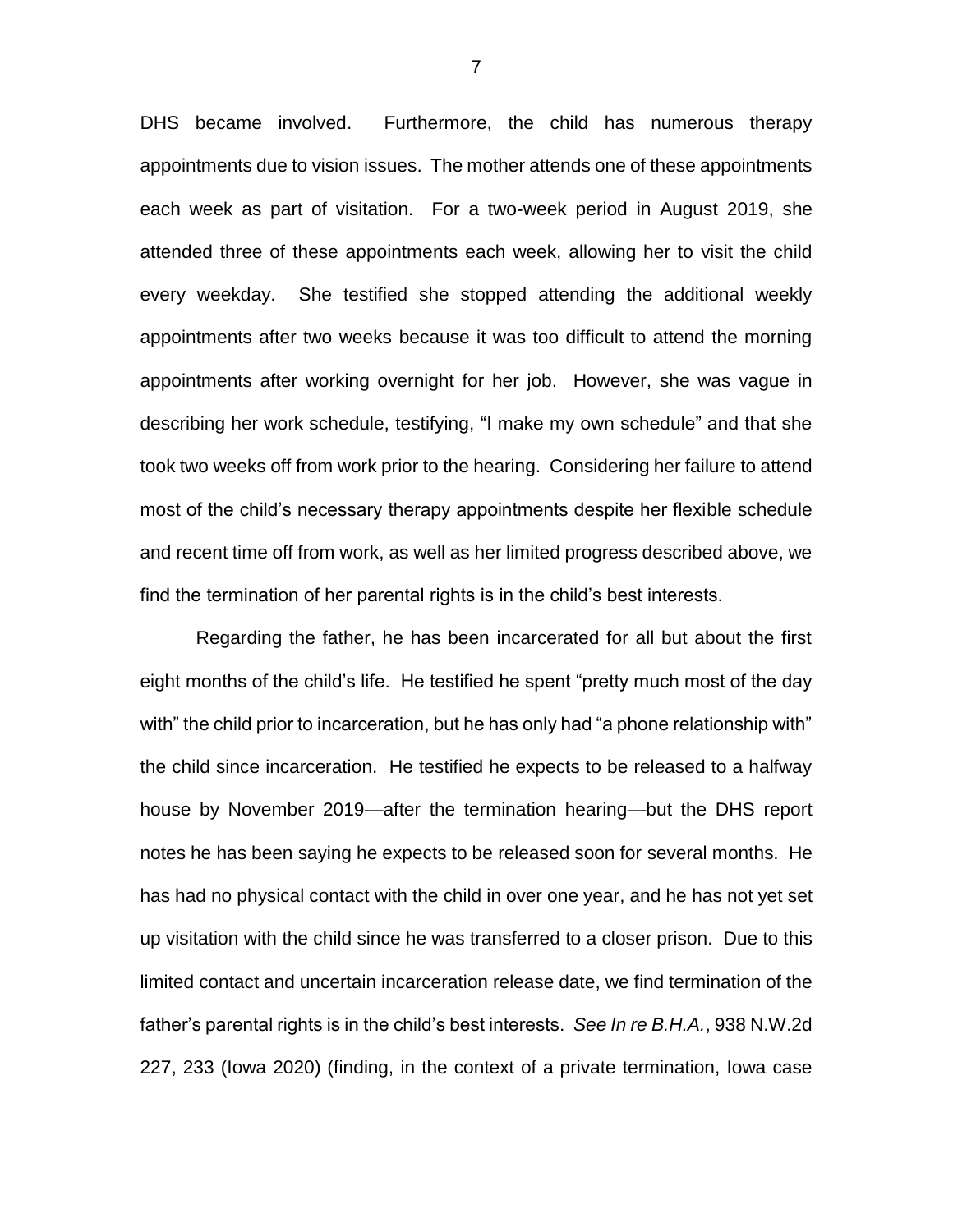law "should not be relied upon as an endorsement of protecting an incarcerated parent's rights at the expense of a child's best interest").

Next, both parents assert DHS failed to make reasonable efforts toward reunification. "[T]he reasonable efforts requirement is not viewed as a strict substantive requirement of termination." *In re C.B.*, 611 N.W.2d 489, 493 (Iowa 2000). *"*Instead, the scope of the efforts by the DHS to reunify parent and child after removal impacts the burden of proving those elements of termination which require reunification efforts." *Id*. "The State must show reasonable efforts as a part of its ultimate proof the child cannot be safely returned to the care of a parent." *Id*. The services DHS offered to the parents include mental-health evaluation and treatment, substance-abuse evaluation and treatment, transportation, parenting education, and visitation. On October 22, 2018, the father filed a motion specifically requesting visitation in prison. In a November 19, 2018 dispositional order, the juvenile court denied the father's motion, concluding that "given [the child's] vision problems and age the Department is not required to provide visitation while [the father] is so far away." As mentioned above, the father has not set up visitation since transferring to a closer prison. The mother also requested more visitation from DHS, but she declined to consistently attend the child's therapy appointments when given the opportunity to do so. Therefore, we consider the services DHS provided for reunification as reasonable and find the evidence sufficient for termination. *See C.B.*, 611 N.W.2d at 493.

Finally, the father requested additional time for reunification. The juvenile court may authorize a six-month extension of time if it determines "the need for removal of the child from the child's home will no longer exist at the end of the

8